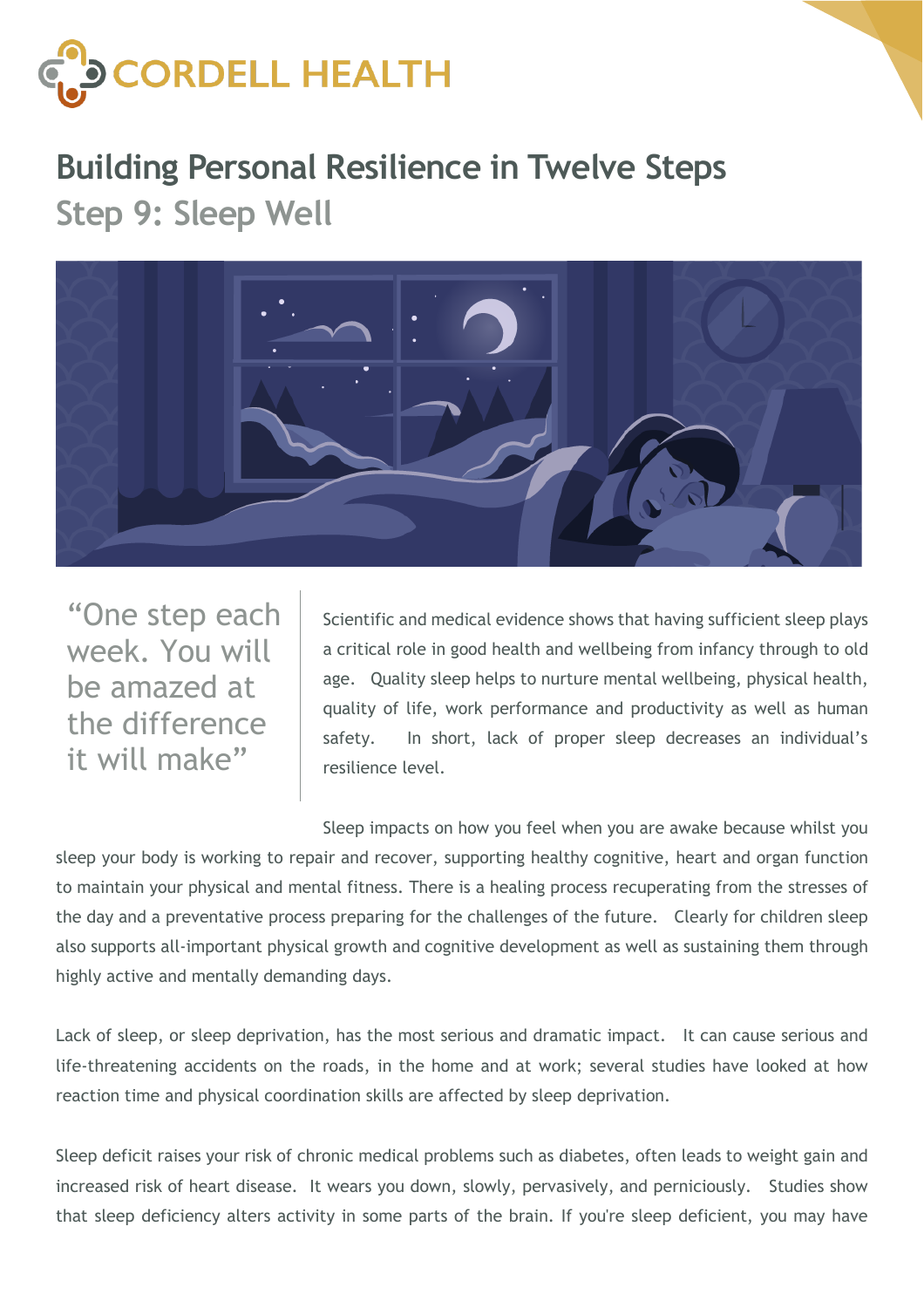

trouble making decisions, solving problems, controlling your emotions and behaviour, and coping with change. Good sleep allows us to consolidate our memories, improves our ability to sustain attention and helps us to be creative whilst using our innovation and problem-solving skills.

If it is so important, and given that we have all had a lifetime of perfecting the art of sleeping, why are so many of us sleep deprived? Most of us need between seven and nine hours sleep each night, but recent reports suggest that many of us only achieve around six hours sleep. We have a "sleep debt" of fourteen hours each week which has serious consequences to our wellbeing, our performance, and our resilience.

Sleep problems affect 1 in 3 people so this week we shall focus on this important topic.

**Keep a sleep diary**. One suggestion that may help is just for one week note when you go to bed, when you wake up and any interruptions to your sleep. Also note the other times during the day when you might take a nap and log the time spent asleep. Write everything down and total the number of hours sleep you are having during each 24-hour period. Simply keeping the diary raises your awareness and often points plainly at the issue to be addressed. With the exception of those who have significant sleep disorders due to medical reasons, it is an issue that lies very much within your control if you are prepared to make some changes.

After the week read through your diary and analyse the information:

Do you have a regular or an irregular sleep pattern? What is the total sleep time every 24 hours? How many naps during the day or early evening do you need to take? How alert or rested do you feel half an hour after getting up?

**Take heed of what your body is telling you**. We saw in our *eating and drinking well* article last week that we needed to listen to our bodies more. It's the same with sleep. We can feel we are tired; we can even say it out loud, but we still persist in sitting up late or finishing a specific task. We even say, "I ought to get to bed" and then just continue. We naturally feel tired at two different times of the day – approximately 2pm and 2am.

After you have spent a week keeping a sleep diary start the next week resolved to "take heed of what your body is telling you" and act immediately. As soon as you feel tired, or show the obvious signs, then take yourself off to bed and prepare to sleep. Not catnapping in an armchair, but quality sleep in a quality environment. Cool, comfortable, peaceful, relaxing. *This week listen to your body and take action.*